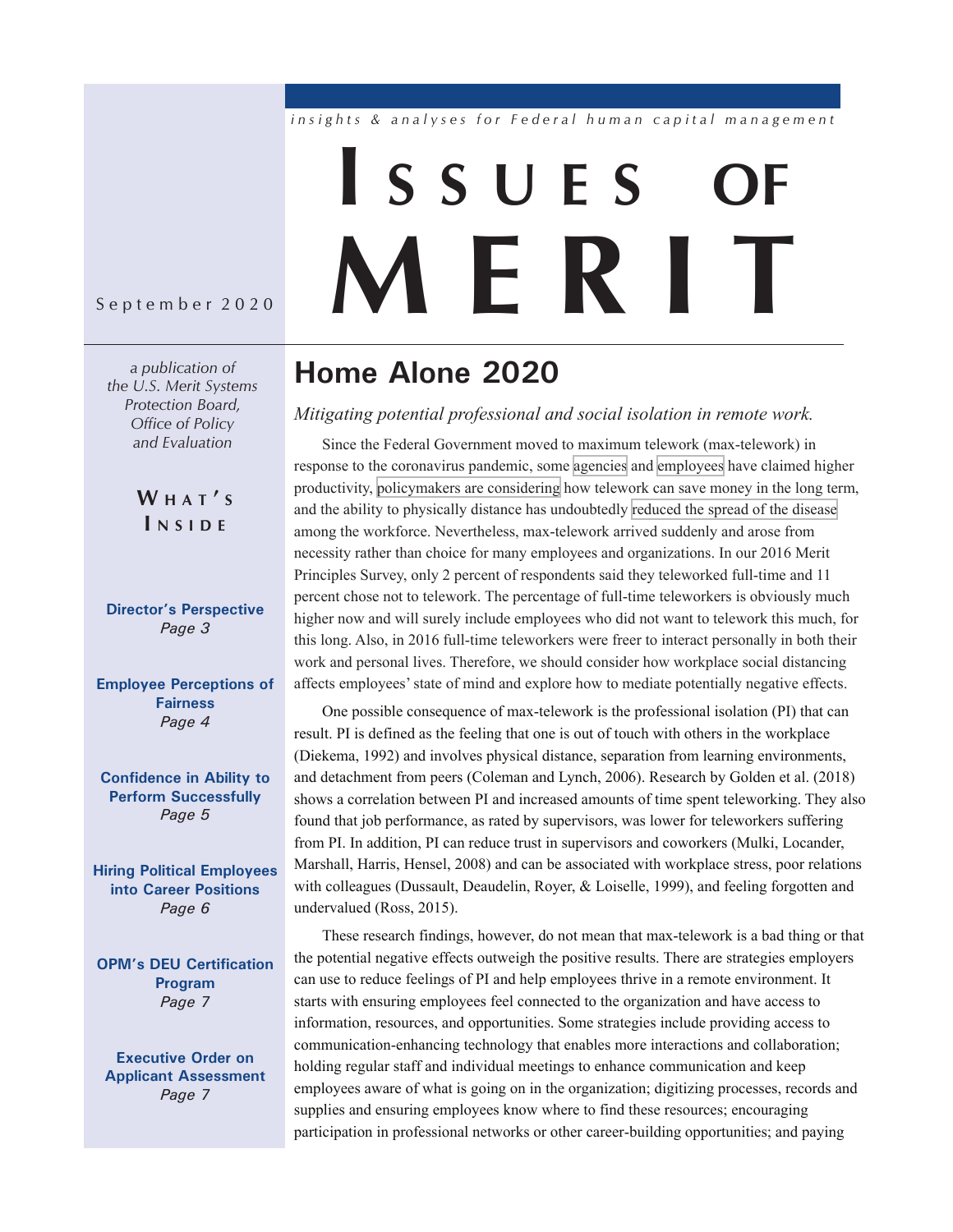*insights & analyses for Federal h u m a n c a p i t a l m a n a g e m e n t*

### **I <sup>s</sup> <sup>s</sup> <sup>u</sup> <sup>e</sup> s of M e R I T**

*U.S. Merit Systems Protection Board* 

#### **ACTING CHIEF EXECUTIVE AND ADMINISTRATIVE OFFICER** Tristan Leavitt

*Office of Policy and Evaluation*

**ACTING DIRECTOR** James J. Tsugawa

#### *Our Mission*

The MSPB Office of Policy and Evaluation conducts studies to assess the health of Federal merit systems and to ensure they are free from prohibited personnel practices.

#### *Issues of Merit*

We offer insights and analyses on topics related to Federal human capital management, particularly findings and recommendations from our independent research.

#### *Reprint Permission*

We invite you to reprint any of our articles. If you do, please include the following attribution: *Reprinted from Issues of Merit, a publication of the Office of Policy and Evaluation, U.S. Merit Systems Protection Board*.

#### *For More Information*

Contact us at: **[www.mspb.gov/studies](https://www.mspb.gov/studies/index.htm)** [STUDIES@mspb.gov](mailto:studies%40mspb.gov?subject=Attention%20MSPB%20Studies) 202-254-4802 1-800-209-8960 V/TDD: 202-653-8896 (TTY users may use the Federal Relay Service, 800-877-8339)

U.S. Merit Systems Protection Board Office of Policy and Evaluation 1615 M Street, NW Washington, DC 20419

attention to warning signs that an employee is struggling, such as reduced productivity or lack of engagement, and reaching out quickly to provide assistance.

As organizations consider how to make the virtual workplace more supportive of employees, keep in mind that today's "new normal" poses risks of social isolation in addition to PI. Social isolation is the absence of social connections and support systems, which is likely more prevalent in these days of social distancing and staying at home. Holt-Lundstad (2015) found that social isolation can lead to loneliness which increases the risk of premature death at rates similar to those found for smoking and obesity. Studies also show there is a relationship between social isolation and suicide.

To explore this issue, we interviewed Dr. Paul Quinnett, a clinical psychologist at an educational organization dedicated to preventing suicide. Dr. Quinnett observed that the many societal changes faced by employees today act as stressors that deepen their need for social connectedness. Factors such as concerns about childrens' schooling, loss of a sense of security, worry about being out of work, and fear of a life-threatening disease all pose an existential threat to many employees who must now cope under conditions of social isolation. Dr. Quinnett said that Employee Assistance Programs are helpful but may be underutilized because of employee concerns about stigma. Such concerns are particularly common in high-stress occupations with stringent requirements, such as nuclear regulation, aviation, law enforcement, and corrections. Some solutions that Dr. Quinnett recommended include:

- *Peer support groups with a designated lead who has strong social skills*. Such groups can meet informally but regularly to keep people connected, grounded, and in the social loop—a virtual water cooler.
- *Suicide risk recognition and prevention training*. Following a first responder model, organizations can sponsor training for employees in how to recognize risks, intervene at a basic level, and focus on awareness and prevention. The National [Action Alliance for Suicide Prevention](https://theactionalliance.org/communities/workplace/blueprintforworkplacesuicideprevention/suicide-prevention-training) has a list of such training progr[ams.](https://theactionalliance.org/communities/workplace/blueprintforworkplacesuicideprevention/suicide-prevention-training)
- *Organizational self-audits*. These involve a systematic collection of local data on suicides and suicide risks to learn lessons and inform suicide prevention plans. An audit template is available from the [QPR Institute](https://qprinstitute.com/uploads/instructor/MindfulnessEmployers.pdf).
- *Big data mining with predictive analytics*. These may be useful for large organizations in identifying suicide risk factors and informing interventions. They, however, require vary large data sets, special software, and data scientists. As telework increases, so too may feelings of isolation associated with risks

ranging from poor job performance and quitting all the way to depression and suicide. Fortunately, there are things organizations can do to reduce these risks.  $\mathbf{\hat{*}}$ 

#### Citations:

Coleman, D., & Lynch, U. (2006). Professional isolation and the role of clinical supervision in rural and remote communities. J*ournal of Community Nursing*, 20, 3, 35-37.

Diekema, D. A. (1992). Aloneness and social form. *Symbolic Interaction*, 15 (4), 481-500. Dussault, M., Deaudelin, C., Royer, N., & Loiselle, J. (1999). Professional isolation and stress in teachers. *Psychological Reports*, 84, 943–946.

Golden, T. D., Veiga, J. F., & Dino, R. N. (2008). The impact of professional isolation on teleworker job performance and turnover intentions. *Journal of Applied Psychology*, 93, 6, 1412-1421.

Holt-Lunstad, J., Smith, T. B., Baker, M., Harris T., & Stephenson, D. (2015). Loneliness and social isolation as risk factors for mortality: a meta-analytic review. *Perspectives on Psychological Science*, 10, 2, 227–237. Mulki, J., Locander, W. Marshall, G., Harris, E., & Hensel, J. (2008). Workplace isolation, salesperson commitment, and job performance, *Journal of Personal Selling & Sales Management*, 28, 1, 67-78. Ross, L. (2015). *The Human Side of Virtual Work: Managing Trust, Isolation, and Presence.*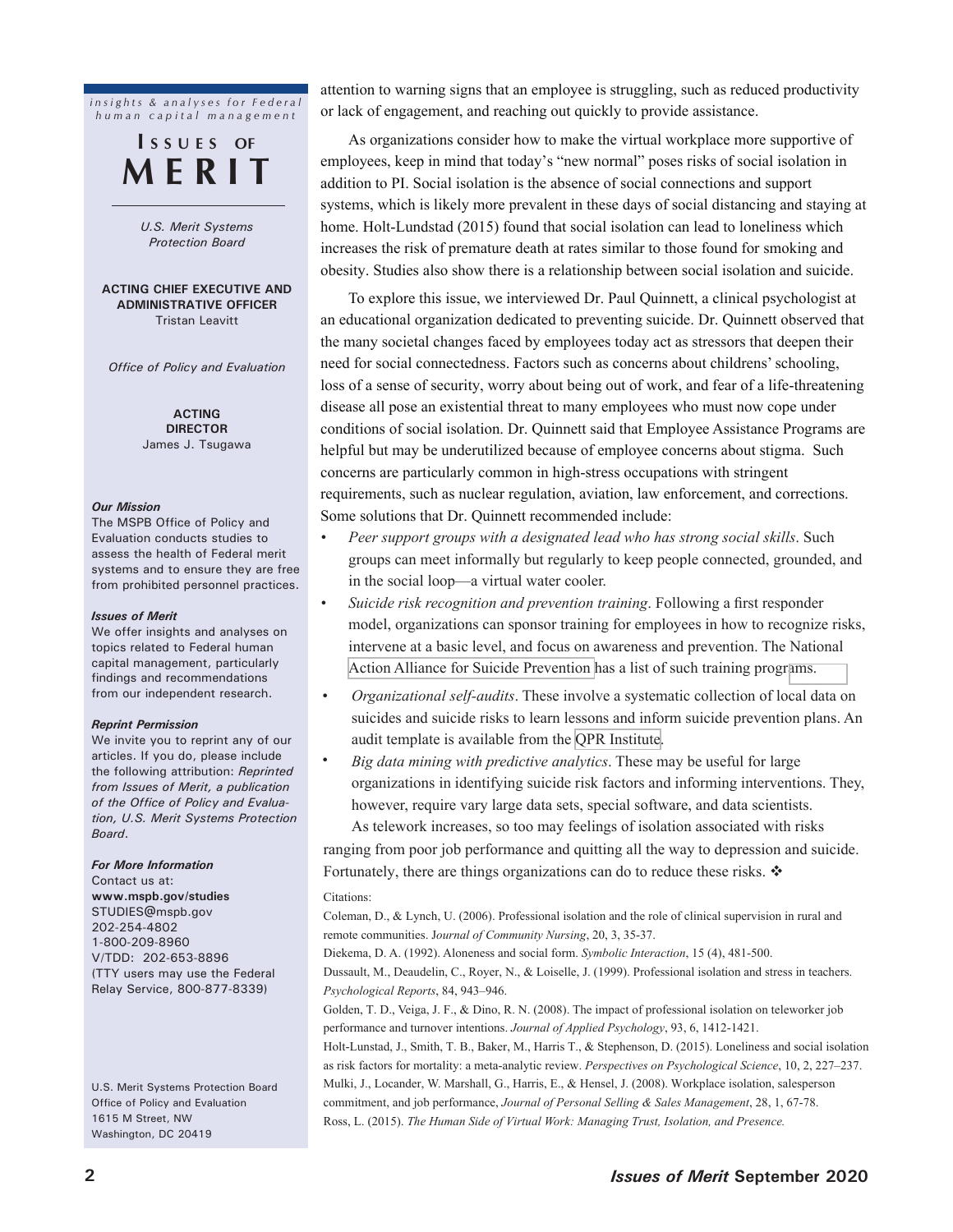### <span id="page-2-0"></span>**Resilience: It's Not Just for Employees**

*Organizational resilience helps Government anticipate and react to unexpected events.* 

Over the last several years, the seemingly old-fashioned virtues of patience and persistence have gained new appreciation in both management literature and popular culture. A common label for those virtues, in the face of adversity, is "resilience." For example, OPM's MOSAIC (Multipurpose Occupational Systems Analysis Inventory—Close-Ended) competency inventory—consisting of crosscutting competencies relevant to broadly defined occupations—includes resilience: "Deals effectively with pressure; remains optimistic and persistent, even under adversity. Recovers quickly from setbacks."



The benefits of individual resilience, at work and outside of work, are well-documented. What seems to earn less attention is resilience as an *organizational* characteristic. As the research shows, cultivating resilience takes more than recruiting and hiring resilient employees, although that helps. It may also may require organizations to reexamine some longstanding values.

What is organizational resilience? On one level, it is individual resilience on a larger scale. A resilient organization is one that can persist and perform in the face of unwanted developments, both foreseen and unimagined. But it is also broader than that. For example, persistence is not everything. A resilient organization is not blindly insistent ("laserfocused," as some might say) on Plan A, regardless of circumstances. Instead, a resilient organization rethinks and changes its priorities to find the best way to meet the needs of citizens, customers, and stakeholders. Resilience may be especially important in Government because the missions of many of our organizations require the ability to anticipate and react to unexpected events, such as pandemics, natural disasters, terrorist events, and other emergencies.

Attaining a resilient organization is not necessarily an easy charge. Recent events have sometimes revealed more brittleness than resilience. One reason might be the tension between resilience and efficiency. In recent years, many companies established thin, globalized supply chains to minimize costs and increase control. Under good conditions, those supply chains often yielded low cost and high quality, to the delight of customers and stockholders. Unfortunately as a result of the coronavirus pandemic, some of these supply chains have been strained or shattered when a supplier had to stop production or when moving products across geographic and political borders became difficult. (See, for example, "Coronavirus Is a Wake-Up Call for Supply Chain Management" in the March/April 2020 *Harvard Business Review*.)

What might it take to become less fragile and more resilient? Some suggested practices include sharing information across disciplines and organizations, conducting "what if" exercises, and investing in people (beyond the training needed for daily work). But for such practices to endure, we may also need to change our mindsets—and that might be harder to do. Most leaders inside and outside Government are conditioned to emphasize efficiency and focus on results. Although that is usually beneficial, it may lead organizations to devalue or discontinue programs that appear to have no immediate benefit or that focus on planning for events that may never happen. The price of resilience, beyond the bottom line, may be accepting that some efforts might not pay off during our careers or lifetimes—or ever, if we are fortunate.

On a more positive note, the practices that build resilience also support growth and innovation. Paradoxically, the most robust and effective organizations over time may not be the most efficient ones. For example, Paul Light's *The Four Pillars of High Performance* observes that organizations that perform best over the long term have capacity that is not needed for daily operations. Preparing for unpleasant surprises also helps organizations act on pleasant surprises.

Does efficiency still matter? Of course. The fifth merit system principle of using the Federal workforce efficiently

and effectively is not obsolete. But one lesson we might take from 2020 is that short-term efficiency does not guarantee long-term effectiveness, and that planning for the unexpected is not a waste of time or money. Instead, it is a necessary and prudent measure to protect the public interest.  $\bullet$  Acting Director, Policy and Evaluation

Emig Sm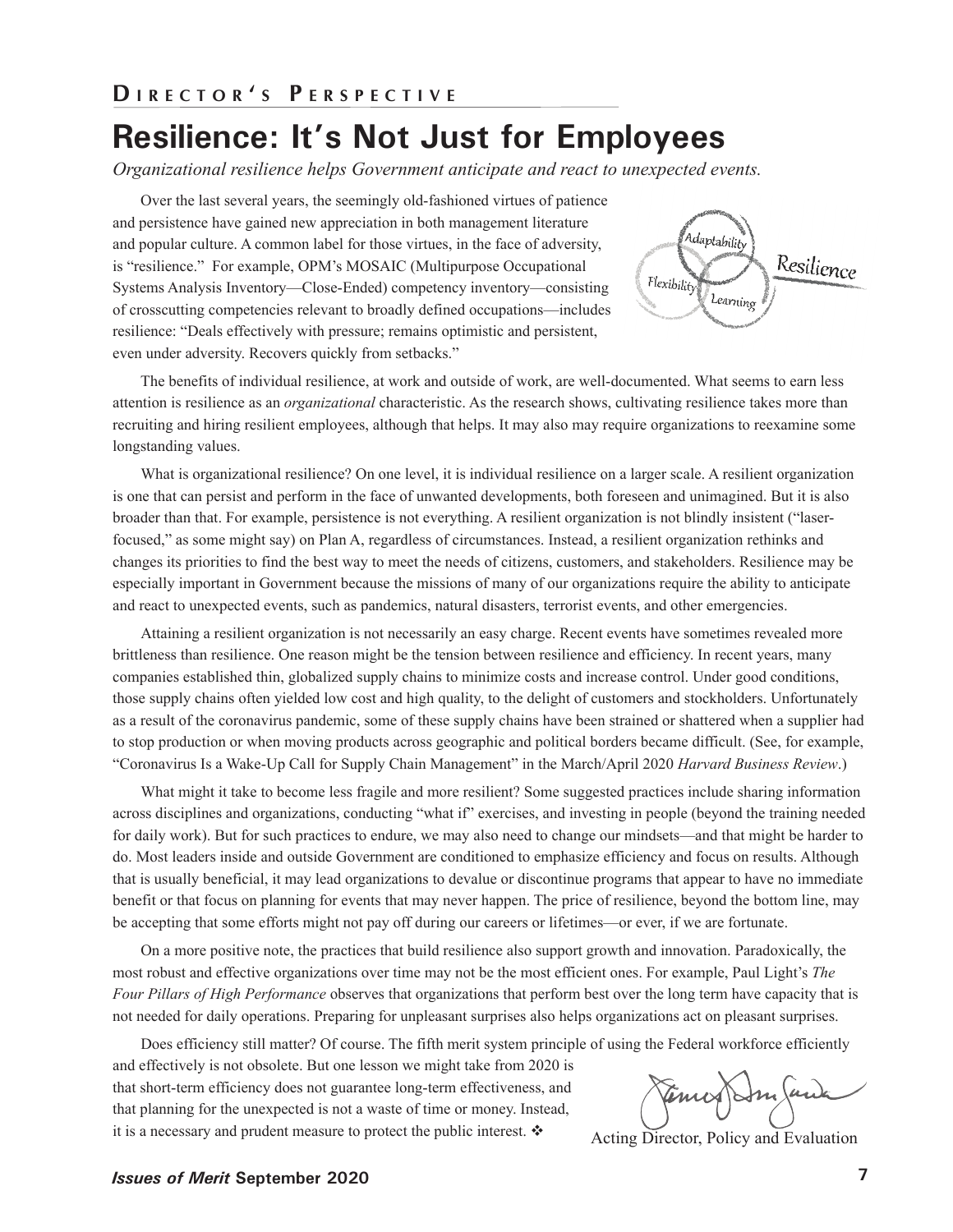### <span id="page-3-0"></span>**Do Federal Employees' Views on Fairness Differ Based on Their Perspectives?**

*As the recent confluence of events has focused the public's attention on the persistence of racial inequities, we look at MSPB survey data to shed light on the perspectives of Federal employees.* 

As an employer, the Federal Government is required by law to ensure that employees and applicants are not discriminated against due to personal characteristics, such as their race, sex, age, or disability. Similarly, Federal agencies are bound by Title 5, U.S.C., Section 2302(b) to avoid prohibited personnel practices, including discrimination on all legally protected bases. However, refraining from committing discrimination in itself is insufficient for managing a vast workforce fairly and effectively. Therefore, the Federal Government has set a higher standard for itself with the merit system principles, which serve as aspirational goals emphasizing the need to treat employees fairly and equitably and to manage the Federal workforce in a manner that best serves the short-term and long-term interests of the public.

MSPB's Merit Principles Survey periodically evaluates the degree to which Federal employees feel that their agencies are keeping their obligations to focus on work-related abilities and contributions, and not consider extraneous variables—such as demographic characteristics—when making critical decisions that impact employees' careers. Our 2016 survey results present a mixed view of employee perceptions from different racial and ethnic groups—specifically White, African American/Black, and Hispanic/Latino employees. On some topics, there is little or no difference between groups. For example, responses across the groups were comparable in terms of their job making good use of their skills and abilities, having the opportunity to perform challenging work, and feeling comfortable being themselves at work. Additionally, African American employees were slightly more likely to say that their supervisors provided constructive feedback and to recommend their agency as a place to work.

However, on other survey items, there were notable differences in opinions between the groups. For example, African American and Hispanic employees were less likely to say that their agency did a good job of either recruiting or retaining a diverse workforce. They were also more likely than White employees to say that they had not been treated fairly in terms of career advancement, awards, training, performance appraisals, job assignments, discipline, and pay. Finally, they were more likely to say that they had been denied a job, promotion, pay increase, or other job benefit within [the](https://www.eeoc.gov/federal-sector/reports/annual-report-federal-workforce-form-462-and-md-715-data-tables-fy-2017-and) past 2 years because they had been discriminated against based on race. A look at workforce data from the [Equal Employment Opportunity Commission's \(EEOC\) 2018 Annual Report](https://www.eeoc.gov/federal-sector/reports/annual-report-federal-workforce-form-462-and-md-715-data-tables-fy-2017-and) reveals that these same groups are underrepresented at the higher pay levels, particularly among the Senior Executive Service, which may lend support to respondents' views that they were denied equal opportunity in terms of career opportunities.

Yet another challenge to achieving a shared view on workplace treatment appeared when we asked questions about the treatment of people of color compared to White people. The results were strikingly consistent: African American and Hispanic employees were much more likely to agree that people of color were treated worse in terms of several actions, such as being subjected to higher standards and being passed over for supervisory positions. As a result, it appears that Federal employees are neither having, nor witnessing, similar experiences across racial and ethnic lines.

While these survey findings include some encouraging results, responses to other questions indicate concerns regarding the fair treatment of some groups of Federal employees. Further, fair access to these opportunities are essential to achieving a more representative workforce at all levels. And while addressing these concerns among the Federal workforce cannot solve all of the inequity in the United States, the Federal Government acts not only as the largest employer but also should serve as an exemplar for the fair and equitable treatment of all employees. That is so not only because it is the right thing to do, but because it is the best way to manage the Federal workforce to effectively and efficiently serve the American public.  $\mathbf{\hat{P}}$ 

For more information on how to improve the fair and equitable treatment of Federal employees, see the following:

- MSPB, *[Fair and Equitable Treatment: Progress Made and Challenges Remaining](https://www.mspb.gov/mspbsearch/viewdocs.aspx?docnumber=472678&version=473953&application=ACROBAT)*, December 2009.
- EEOC, *[African American Workgroup Report](https://www.eeoc.gov/sites/default/files/migrated_files/federal/reports/African-American-Report.pdf)*, March 2013.
- EEOC, *[Report on the Hispanic Employment Challenge in the Federal Government, by the Federal Hispanic Work Group](https://www.eeoc.gov/federal-sector/reports/report-hispanic-employment-challenge-federal-government-federal-hispanic)*, October 2008.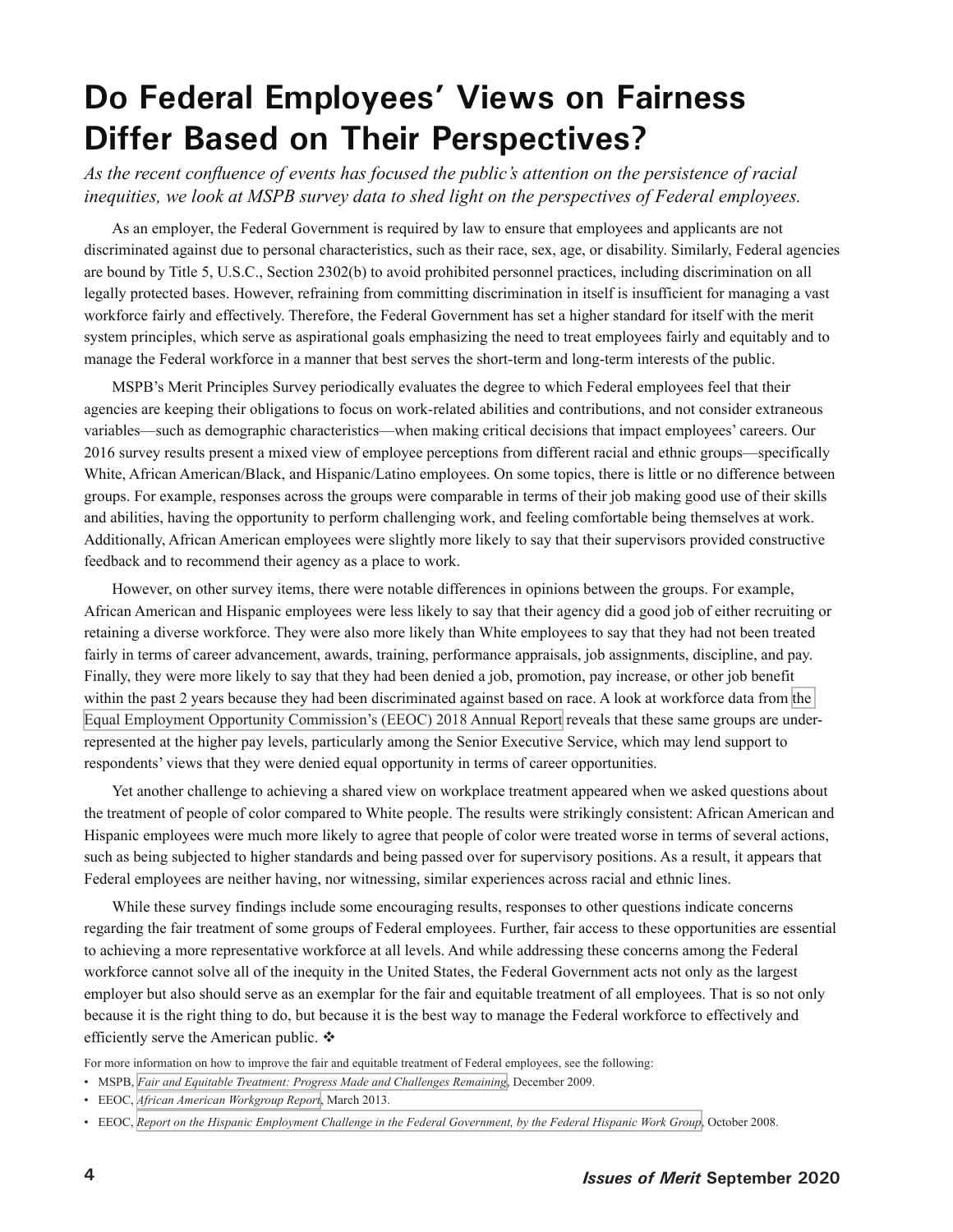## <span id="page-4-0"></span>**Confidence in Ability to Perform Successfully in the Federal Workforce**

*An introduction to why employee confidence makes a difference in work outcomes.* 

The future of the Federal workforce is greatly influenced by how individual Federal workers think about the future consequences of their own actions. MSPB's 2016 Merit Principles Survey (MPS) addressed this relationship by including six questions about participants' Confidence in Ability to Perform Successfully (CAPS). Scores derived from these questions summarize how strongly respondents believe that their actions in the workplace can produce the intended results. Previous research shows that high scores are positively related to higher job performance, greater job satisfaction, more discretionary effort at work, and other positive work outcomes.

A closer look at work behaviors reveals that employees who have high CAPS scores are more likely to make work plans and carry them out. Low CAPS employees, who believe there is little relationship between their actions and results, are less likely to set and work toward goals. Low CAPS reasoning can foster a general tendency toward inaction, although the reasons for that inaction may not be apparent to the casual observer. These conclusions are supported by research on topics like self-efficacy, internal locus of control, and learned optimism. These labels refer to a single underlying concept which, for ease of discussion, we call CAPS.

CAPS scores can tell us something important about the Federal workforce. There is a familiar stereotype of Federal employees as sluggish and unmotivated—the very profile of a low CAPS employee. To the extent that this stereotype may be true—and every workforce contains some employees who feel that their actions will not make a difference—the CAPS framework provides a way to understand and perhaps improve the performance of these employees. To the extent that this stereotype is false, this research provides recognition and support for Federal workers who not only feel their actions will help produce results but are personally active in making a difference for the public they serve.

Based on their MPS 2016 CAPS scores, we divided survey respondents into three CAPS groups distributed as follows: Low CAPS (9.4 percent), Medium CAPS (38.4 percent), and High CAPS (52.2 percent). The large percentage in the High CAPS category suggests that Federal employees overall may take more responsibility for their performance than they are often given credit for. Over half of the Federal workforce surveyed have high confidence in their ability to perform their work tasks effectively.

### **Merit Principles Survey Questions About Confidence in Ability to Perform Successfully**

1. There is little point in setting goals at work because so much happens that I cannot control.

2. If I set a goal at work, I can achieve that goal with hard work and determination.

3. The responsibility for an employee's career advancement lies mostly with the employee.

4. The responsibility for employees' career advancement lies mostly with the employing organization.

5. Success at a job like mine is determined mostly by things outside of the employee's control.

6. Most employees in a job like mine have it within their power to succeed at their job.

MSPB plans to discuss CAPS and its implications for job performance and management of the workforce more fully in a future publication. That publication will discuss what engages high and low CAPS employees, differences in how they describe their work tasks, what performance ratings they expect, and where they plan to go next in their careers.

For previous research on concepts related to CAPS, see the following:

- Bandura, A. (1977). Self-efficacy: Toward a unifying theory of behavioral change. *Psychological Review*. 84(2), 191-215.
- Rotter, J. (1966). Generalized expectancies for internal vs. external control, *Psychological Monographs*, 80 (1), 609.
- Maier, S., & Seligman, M. (2016). Learned helplessness at fifty. *Psychological Review*, 123(4), 349-367.

<sup>•</sup> Ng, T., Sorensen, K., & Eby, L. (2006). Locus of Control at work: A meta-analysis. *Journal of Organizational Behavior*, 27, 1057-1087.

<sup>•</sup> Judge, T. A., Bono, J. E., Locke, E. A. (2000). Personality and job satisfaction: The mediating role of job characteristics. J*ournal of Applied Psychology*, 85(2), 237–249.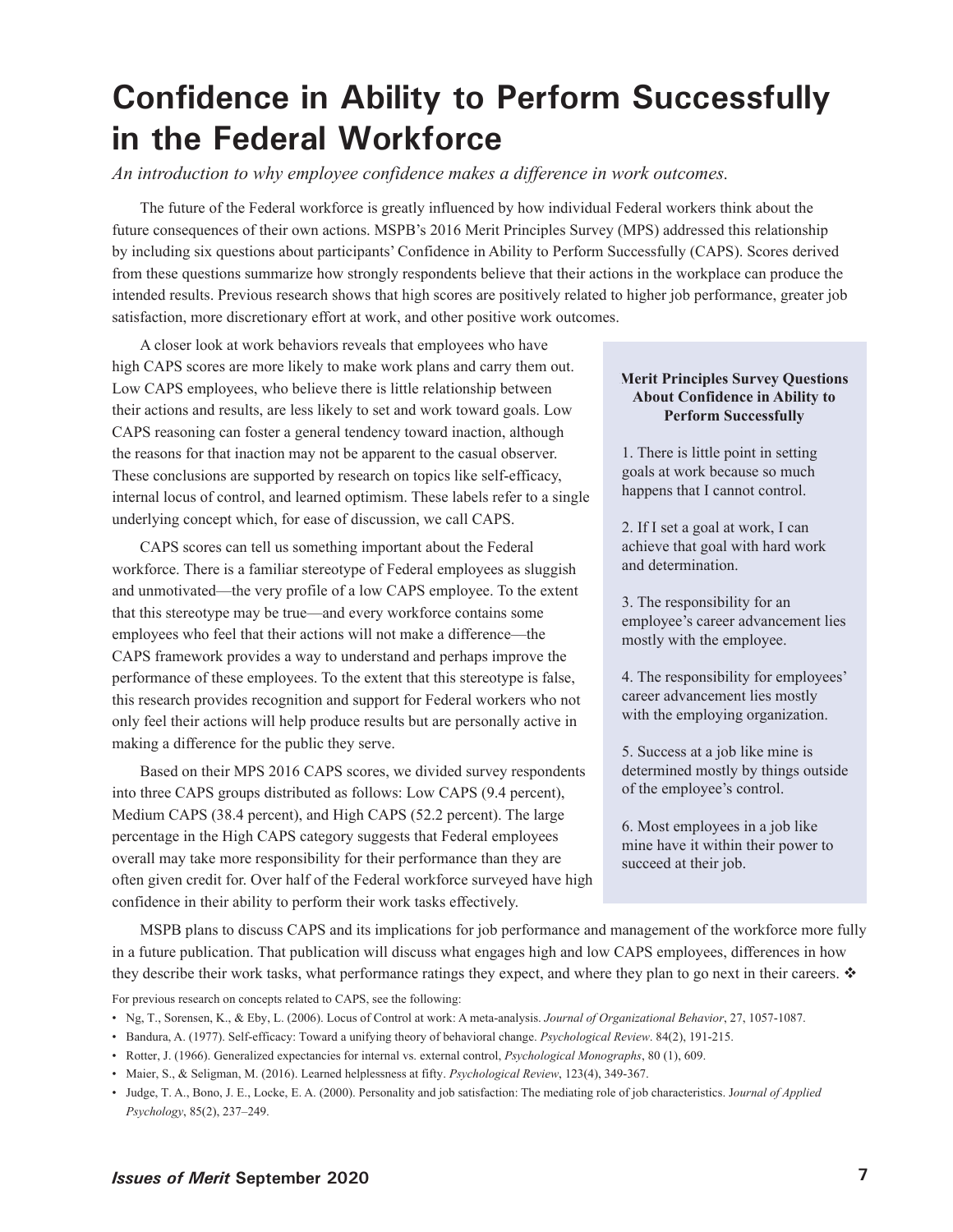### <span id="page-5-0"></span>**Hiring Political Appointees Into Career Positions**

*A recent case clarifies the law and demonstrates the importance of following hiring rules.* 

In a recent decision, *[Avalos v. Department of Housing and Urban Development](http://www.cafc.uscourts.gov/sites/default/files/opinions-orders/19-1118.OPINION.6-26-2020_1610306.pdf)*, the U.S. Court of Appeals for the Federal Circuit clarified some important points of law surrounding appeal rights, emphasized the importance of avoiding even the appearance of impropriety when hiring, and reminded agencies and managers that there are consequences for failing to follow rules and observe merit system principles. Let us unpack what happened in *Avalos*:

*The Hiring Action*: On October 8, 2009, Mr. Avalos was confirmed by the U.S. Senate to serve in a political appointment in the Department of Agriculture. In 2015, the Department of Housing and Urban Development (HUD) announced a vacancy in the career civil service. Mr. Avalos was not referred for selection on the certificate, but a preference-eligible veteran was. The HUD management official, who knew Mr. Avalos through a former job, did not select the veteran or seek to consider other candidates by requesting permission to pass over that veteran. Instead, she began to revise the job announcement to include a selective factor (a skill that is required instead of just desired) and allowed the initial certificate to expire. Mr. Avalos was the only candidate referred on the certificate for the revised announcement and was selected. In September 2016, he left his Senate-confirmed position to begin serving on a careerconditional appointment with HUD the next day.

*The Appointment Procedure*: Agencies must obtain approval from the Office of Personnel Management (OPM) *before* appointing a person who has recently held a political appointment to a position in the career service. Under OPM's current policy, "recently" means at any time in the 5 years preceding the job announcement and the career service includes both the competitive and excepted service.

*The Removal*: When OPM learned of the appointment, it investigated and informed HUD that it would not have approved the action. HUD was instructed to "regularize" the appointment. As explained in OPM's Delegated Examining Operations Handbook, this means: (1) attempting to find a lawful appointment authority; (2) obtaining an OPM "variation" (exception from the strict rules of a regulation); or (3) removing the individual. The court concluded that HUD was not required to seek a variation, and that it would be reasonable to assume one would be denied, since the regularization order was a result of OPM's objections to what had occurred. HUD looked at the matter and concluded that while there was not sufficient evidence that the parties intended to grant an unauthorized preference, there was "still an appearance of a prohibited personnel practice." Avalos was terminated before the completion of his 1-year probationary period on the basis that the agency could not prove the appointment met the requirements of the merit system principles and did not constitute a prohibited personnel practice.

*The Probationary Period*: Mr. Avalos appealed the termination to MSPB, but HUD argued he did not have appeal rights because he was serving a probationary period. Individuals in the competitive service are employees for purposes of appeal rights if they have completed 1 year of current continuous service (5 U.S.C. § 7511(a)(1)(A)). In *Avalos*, the Federal Circuit held that nothing in the law excludes service in a political appointment from counting as part of that year. Thus, despite serving less than 1 year in the competitive service, the court ruled that Mr. Avalos had appeal rights because he was in the competitive service and had a total of more than 1 year of current continuous service.

*The Efficiency of the Service*: A general principle is that the removal of an employee must further the efficiency of the service. The Federal Circuit held that, "HUD's legitimate interest in removing the appearance of political influence in Mr. Avalos's appointment (and that further investigation could not entirely dispel) promotes the efficiency of the service by improving compliance with merit systems [*sic*] principles." Ultimately, HUD's removal of Mr. Avalos was affirmed.

There are several lessons in the *Avalos* case, such as the requirement for OPM's pre-hire approval of the appointment of any a person who has recently served in a political appointment and the clarification of what types of service may meet the probationary requirement for 1 year of current continuous service. But possibly more important is the message that just the perception of political influence in a hiring action is unacceptable, and that is why the court affirmed the decision to remove Mr. Avalos. The *Avalos* case serves as one more reminder of the importance of ensuring that personnel actions follow merit procedures. ❖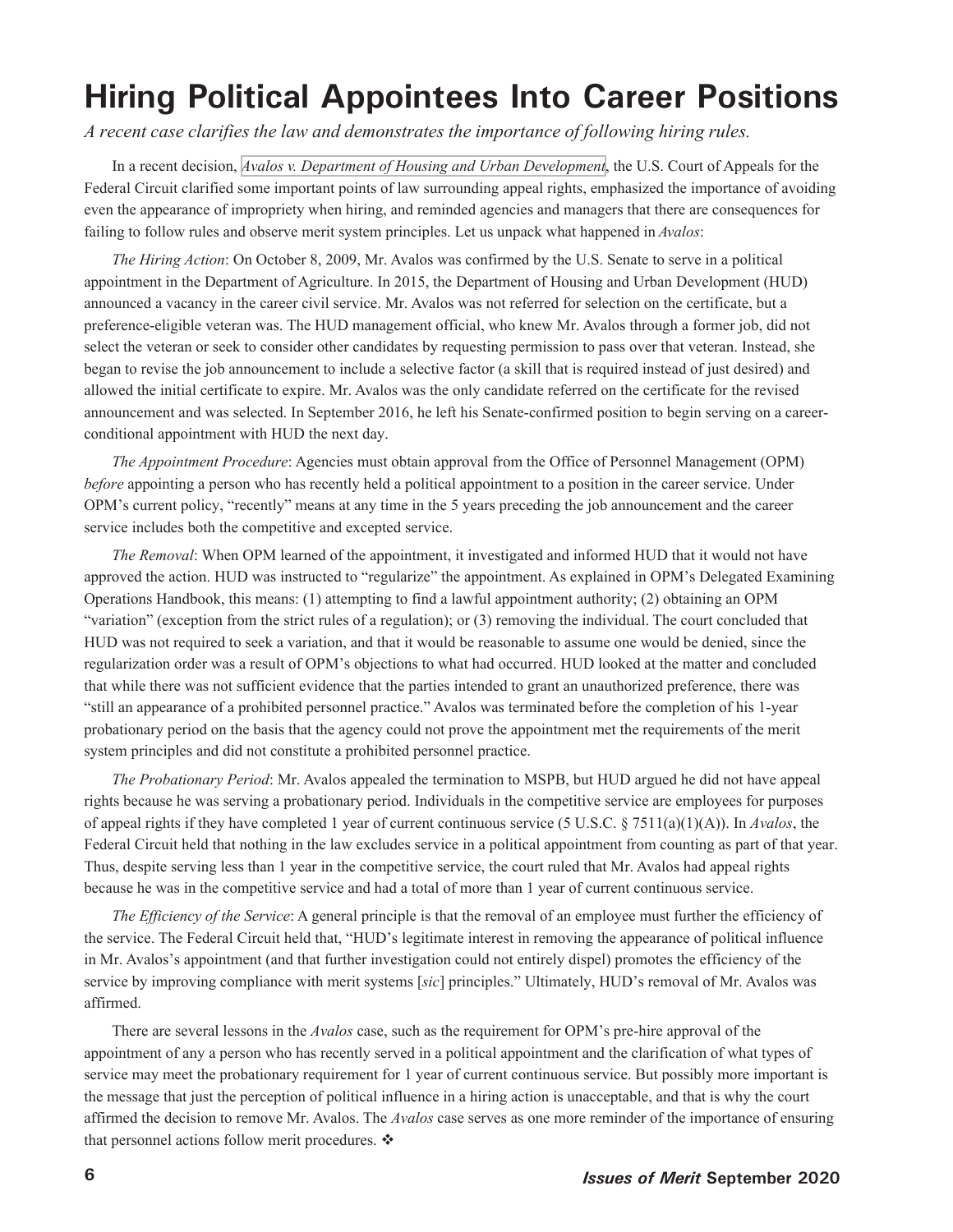## <span id="page-6-0"></span>**OPM's Revitalized Delegated Examining Certification Program**

### *OPM has revamped the DEU certification program to strengthen human resource (HR) capabilities.*

Delegated examining units (DEUs) are responsible for carrying out competitive examining responsibilities across Government and help ensure agencies operate merit-based hiring systems. It is critical that these HR staffs are trained in the complex rules and regulations that govern the competitive service. To better prepare DEU employees, OPM launched [a revitalized Delegated Examining Certification Program.](https://www.chcoc.gov/content/launch-revitalized-delegated-examining-certification-program) The program requires that all HR staff involved in delegated examining—specialists and assistants, Federal employees and contractors—pass a delegated examining certification or recertification assessment. Upon passing the assessment, employees receive a DEU certification valid for 3 years.

The certification and recertification assessments test knowledge of key delegated examining concepts, rules, and procedures. If practitioners fail the initial certification assessment, they can take it again in 90 days. If they fail a second time, they cannot take it for another 6 months. If practitioners taking the *recertification* test fail the first time, they can take it again after 60 days and maintain the certification until it expires. However, if they fail the exam a second time before the certification expires, then they lose the certification. So preparation for the exam is extremely important.

To help practitioners get ready for the certification assessments, OPM developed the [Delegated Examining](https://www.chcoc.gov/sites/default/files/Delegated%20Examining%20Certification%20Program%20Guide.pdf)  [Certification Program Guide](https://www.chcoc.gov/sites/default/files/Delegated%20Examining%20Certification%20Program%20Guide.pdf) that describes recommended preparation activities. A key to that preparation is a 3-day delegated examining training course, currently offered virtually in response to coronavirus concerns. The training offers updated and scenario-based exercises and activities, including a capstone exercise. The training is not mandatory, but

OPM has found that it vastly improves practitioners' chances of passing the assessment. Unfortunately, OPM reported that many HR practitioners are not taking the training.

So why wouldn't they participate in the training? As we point out in our recent research brief *[The State of the Federal](https://www.mspb.gov/MSPBSEARCH/viewdocs.aspx?docnumber=1724758&version=1730756&application=ACROBAT)  [HR Workforce: Changes and Challenges](https://www.mspb.gov/MSPBSEARCH/viewdocs.aspx?docnumber=1724758&version=1730756&application=ACROBAT)*, a key challenge for the HR workforce is that HR staffs often do not have the time or resources for training. Even with virtual classes, practitioners would have to be absent from the job for 3 days. Also, the training is relatively expensive, with the fiscal year 2020 cost listed at \$1,142 per participant, plus the additional \$200 fee per practitioner to take the assessment.

Having a well-prepared HR workforce is critical to the Federal Government's ability to maintain a high-quality workforce. OPM's Delegated Examining Certification Program is an important piece to that preparation. It would be even more helpful if OPM could explore alternatives to fee-based training and if agency leadership would make HR staff training a priority. ❖

### **Improving Applicant Assessment**

On June 26, 2020, the Administration released the *[Executive Order](https://www.whitehouse.gov/presidential-actions/executive-order-modernizing-reforming-assessment-hiring-federal-job-candidates/)  [on Modernizing and Reforming the Assessment and Hiring of Federal](https://www.whitehouse.gov/presidential-actions/executive-order-modernizing-reforming-assessment-hiring-federal-job-candidates/)  [Job Candidates](https://www.whitehouse.gov/presidential-actions/executive-order-modernizing-reforming-assessment-hiring-federal-job-candidates/)*. The Executive Order reinforces the idea that Federal hiring should be based on merit, and it argues that the best way to achieve that is through skills-based assessments. [Additional guidance](https://www.chcoc.gov/content/implementation-eo-13932-determining-qualifications-and-use-assessment-tools-when-filling)  was provided to the Chief Human Capital Officers Council on July 31.

To improve applicant assessment, implementation is key. MSPB's research has found that agencies often use assessments that are not the best predictors of performance because developing good assessments takes expertise and funding many agencies do not have. [OPM's USA](https://www.opm.gov/services-for-agencies/assessment-evaluation/usa-hire/) [Hire Program](https://www.opm.gov/services-for-agencies/assessment-evaluation/usa-hire/) has validated assessments for a multitude of Federal occupations, but they are only available on a reimbursable basis, making them relatively expensive for some agencies.

Given the Administration's push to improve hiring, this is an ideal time for OPM and Congress to explore how to make assessments more accessible to agencies. For additional ideas on how to improve Federal assessment practices, see the following MSPB resources.

- *[State of the Federal HR Workforce: Changes and Challenges](https://www.mspb.gov/MSPBSEARCH/viewdocs.aspx?docnumber=1724758&version=1730756&application=ACROBAT)*
- *[Building on OPM's Hiring Improvement Memo](https://www.mspb.gov/MSPBSEARCH/viewdocs.aspx?docnumber=1666398&version=1672301&application=ACROBAT) •*
- *[Improving Federal Hiring Through Better Assessment](https://www.mspb.gov/MSPBSEARCH/viewdocs.aspx?docnumber=1534415&version=1540061&application=ACROBAT)  •*
- *[Evaluating Job Applicants: The Role of Training and Experience in Hiring](https://www.mspb.gov/mspbsearch/viewdocs.aspx?docnumber=968357&version=972211&application=ACROBAT)  •*
- *[Job Simulations: Trying Out for a Federal Job](https://www.mspb.gov/mspbsearch/viewdocs.aspx?docnumber=452039&version=453207&application=ACROBAT)  •*
- *[Reforming Federal Hiring: Beyond Faster and Cheaper](https://www.mspb.gov/MSPBSEARCH/viewdocs.aspx?docnumber=224102&version=224321&application=ACROBAT)  •*
- *[Reference Checking in the Federal Government: Making the Call](https://www.mspb.gov/MSPBSEARCH/viewdocs.aspx?docnumber=224106&version=224325&application=ACROBAT)  •*
- *[The Federal Selection Interview: Unrealized Potential](https://www.mspb.gov/MSPBSEARCH/viewdocs.aspx?docnumber=253635&version=253922&application=ACROBAT)  •*